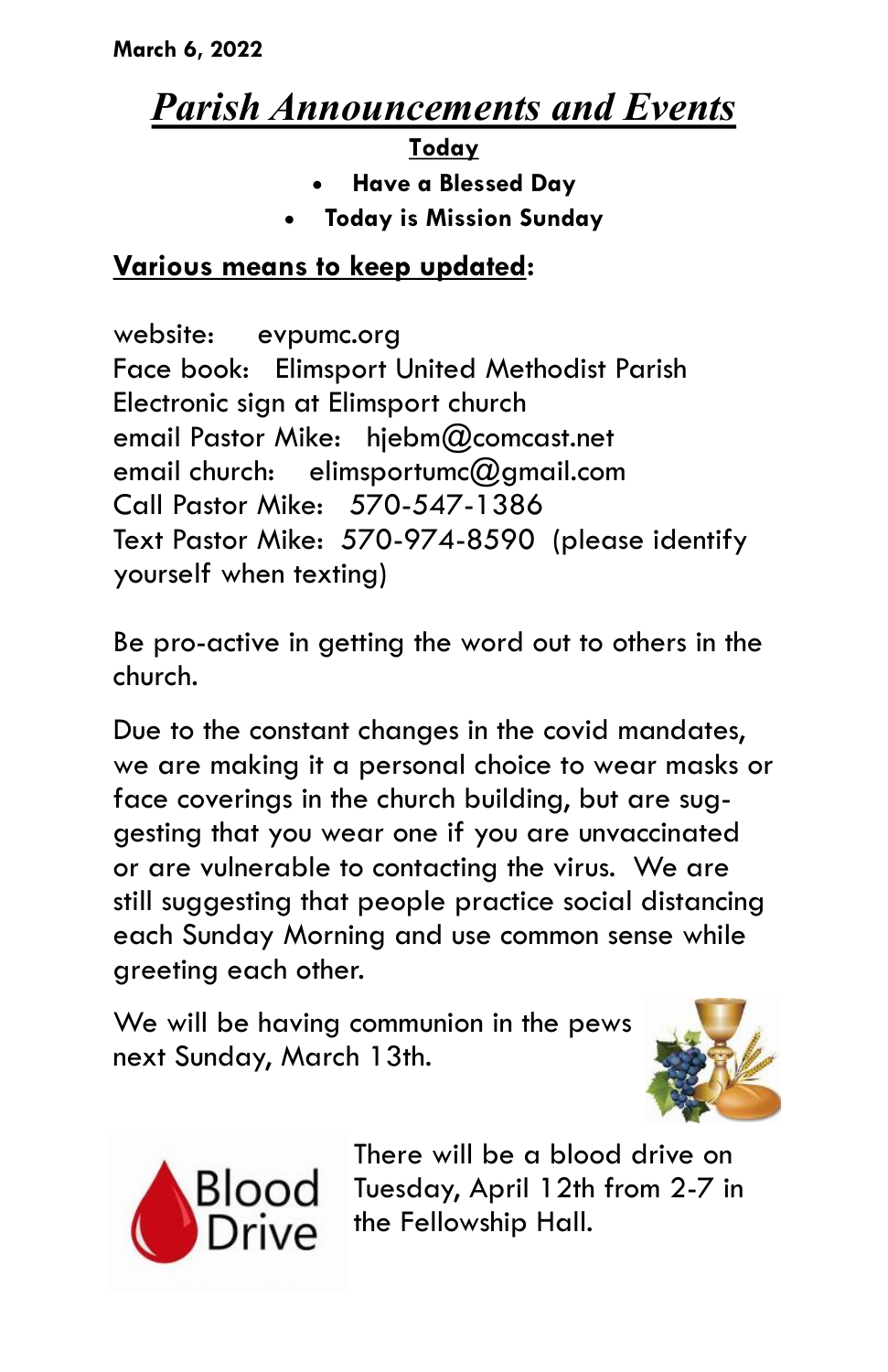If there is any information that is needed to be put in the bulletin, please do not hesitate to contact Jackie, the church secretary at 570-547-7182 (before 8 pm) or by emailing the



church at elimsportumc@gmail.com. **Do not call or text Pastor Mike. Please have information to me by Wednesday morning.**

Our Parish Lenten Mission will be a food drive for Footprints of Montgomery. You may bring donations to each church during Lent or drop off at Elimsport UMC Pavilion on April 3, 2022 from 1:00-4:00. Suggestions for this drive are personal care items.



Some ideas may be bath soaps, toothpastes, toothbrushes, shampoo/ hair products, dish detergent, laundry supplies, razors. They also always need canned goods such as canned and creamed corn, red beets, canned potatoes, canned vegetables, canned soups, and bottled juices not needing refrigeration. Of course any dona-

tions will be accepted, but remember to make sure it is unopened and not expired. Thank you for supporting this important ministry in our area!

As we approach the season of Lent, we are thinking about Easter and preparing for the Easter Egg Hunt. This year, it will be held on Saturday, April 16th at 10am. Should anyone want to donate money, candy or even volunteer time, feel free to contact Jenn Spring-



man. Thank you all in advance for your support.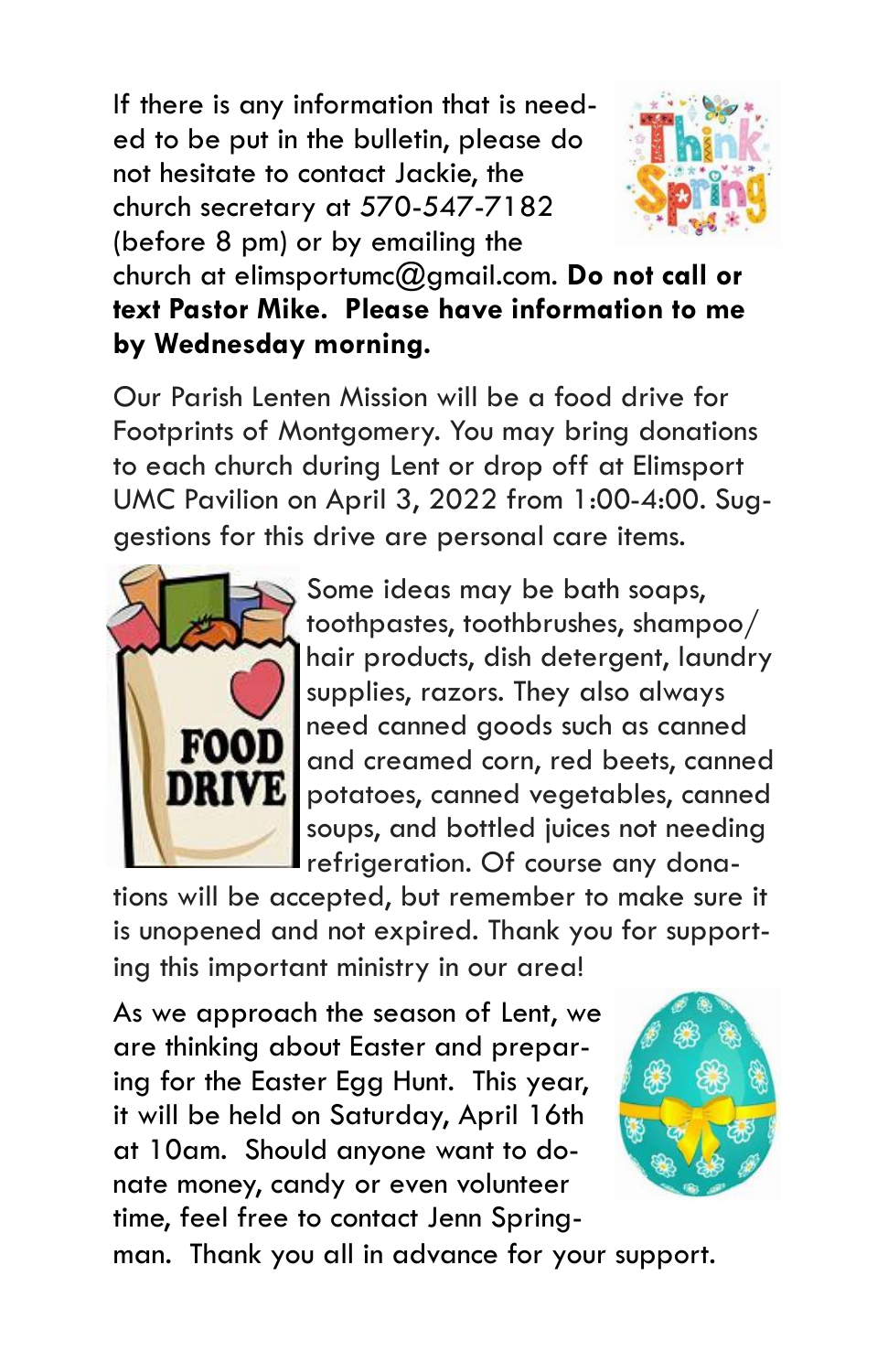## *Elimsport*

*Worship 9:00 Sunday School 10:30*

**Mission Statement at Elimsport UMC We gather together as a community of Christian believers to worship, fellowship, and to learn more about God. By the unity of the Spirit and the support of each other, we are able to reach out to the community and the world.**

Acolyte Schedule:

| 3/06/22 | Jackson & Mitchell  |
|---------|---------------------|
| 3/13/22 | Mallorie & Samuel   |
| 3/20/22 | Elizabeth & Jackson |
| 3/27/22 | Mitchell & Mallorie |





Wednesday morning breakfast at the Elimsport church is from **7:30 am to 9:30** am.

The confirmands and their families would like to invite their church family for light refreshments **today**, Sunday, March 6 for a time of fellowship and to welcome them into membership. Congratulations to Mitchell Myers, Jackson Springman, Chloe Kennedy and Jillian Kennedy.

As we continue to experience inconsistent winter conditions on Sunday mornings, please be vigilant as you consider coming to church each Sunday morning. Any cancellations will be on our Face book page listed above, on the prayer chain, and hopefully on our website listed above. Please check there first. If you are unclear about church being open, feel free to call the parsonage at 570-547-1386. If you have any reservations about traveling on Sunday morning, please stay home. Our country roads in Elimsport are kept as safe as the township workers are able, but not always clear first thing Sunday morning.